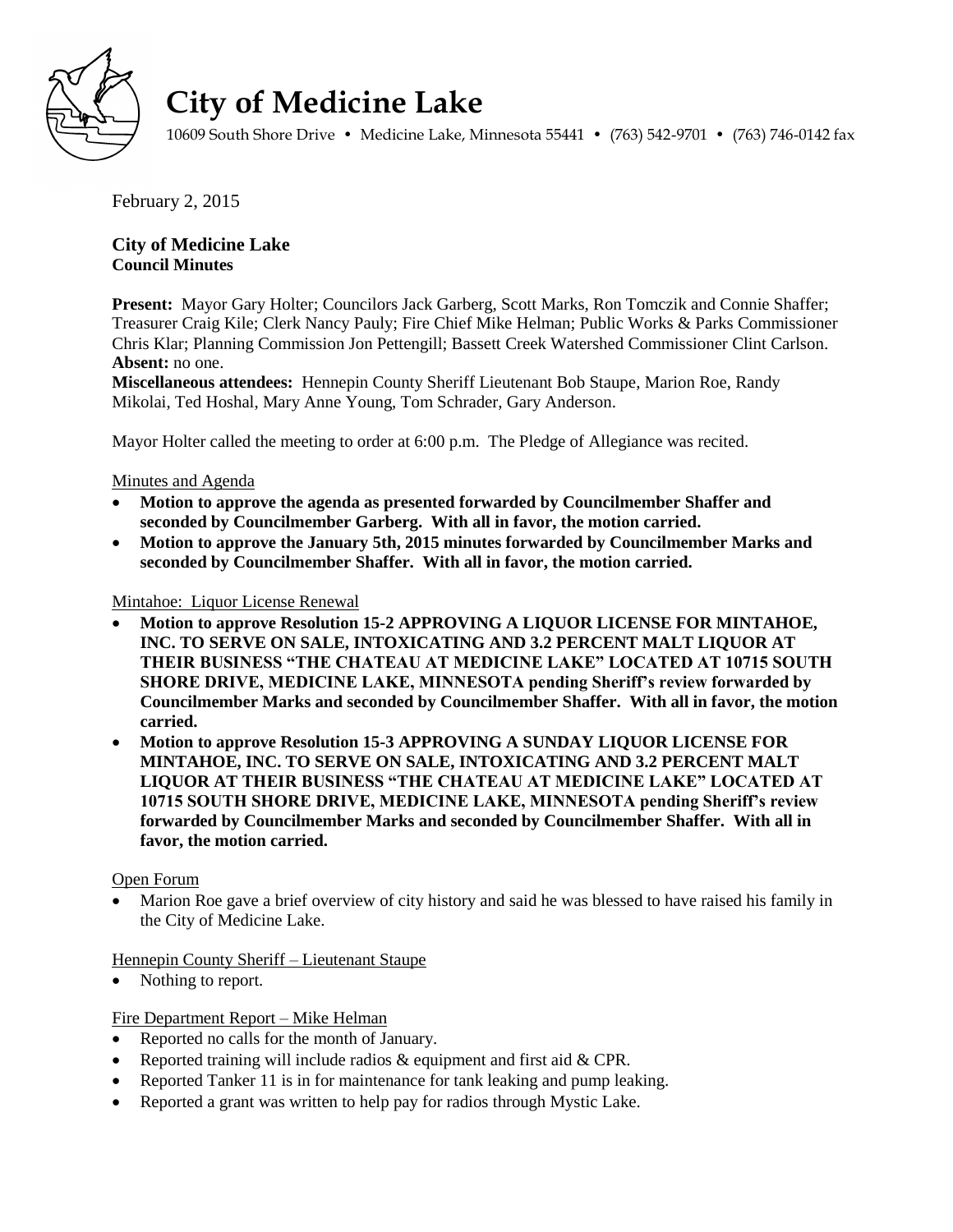• Annual relief meeting will be March  $17<sup>th</sup>$ .

# Parks Report – Chris Klar

- Reported that last month there were a lot of inquires about enhancing our park. He met with Plymouth and the League of Minnesota Cities to talk about liability, volunteers, etc… He said the park is open to everyone, not just the residents of the city. New playground equipment is very expensive. A 10 foot slide costs \$42K, not installed and the plastic needs to be replaced every 12-14 years.
- Gary Anderson asked for a paved area that kids could be off the street.
- Randy Mikolai asked about the city's history with an ice rink. Mr. Klar said the city used to have a rink in the park and had a well in the park to flood the rink. He said we are not approved to use Plymouth's hydrants to flood a rink. He said it's staggering the things that need to be done for a rink. He said Plymouth and Golden Valley shave and coat their rinks every day because of insurance liability. There are conditions for boards, having hockey skaters and figure skaters together, the size of the rinks, etc...
- Mary Anne Young suggested purchasing pickleball equipment for use on the existing tennis court.

# Bassett Creek Watershed Management Commission Report – Clint Carlson

- Reported the 10 year plan is on the BCWMC web site.
- Reported he is the TAC representative for the city and he attended a TAC meeting today. He spoke with Plymouth's TAC representative on the Medicine Lake lake level study.
- Mayor Holter said he attended Plymouth's city council meeting. They have not yet voted on the lake level study.

Planning Commission Report – Jon Pettengill

- Reported he received a call asking whether there is an ordinance against leaving trash cans out without having them shielded. There is and it is Ordinance 68.
- Councilmember Tomczik asked about a quarterly SAC assessment. Councilmember Marks said he completes a yearly sewer survey. Councilmember Marks will look into it.

Treasurer's Report-Craig Kile

- Receipts in reporting period: \$67
- Receipts year to date: \$719
- Disbursements in reporting period: \$31,500
- Disbursements year to date: \$34,290
- **Motion to approve the summary spending, receipts and cash balances through February 1, 2015 forwarded by Councilmember Marks and seconded by Councilmember Shaffer. With all in favor, the motion carried.**

# Officer Reports:

Councilmember Shaffer

Reported all rental licenses are paid.

# Councilmember Garberg

- Reported Ken Neutgens, who used to plow our roads, passed away. Flowers were sent.
- Reported street striping should happen this year.
- **Motion to approve resolution 15-4 accepting a monetary gift of \$100 from Robert Trieweiler to benefit the City of Medicine Lake Fire Department forwarded by Councilmember Garberg and seconded by Councilmember Shaffer. Motion passed with all in favor.**